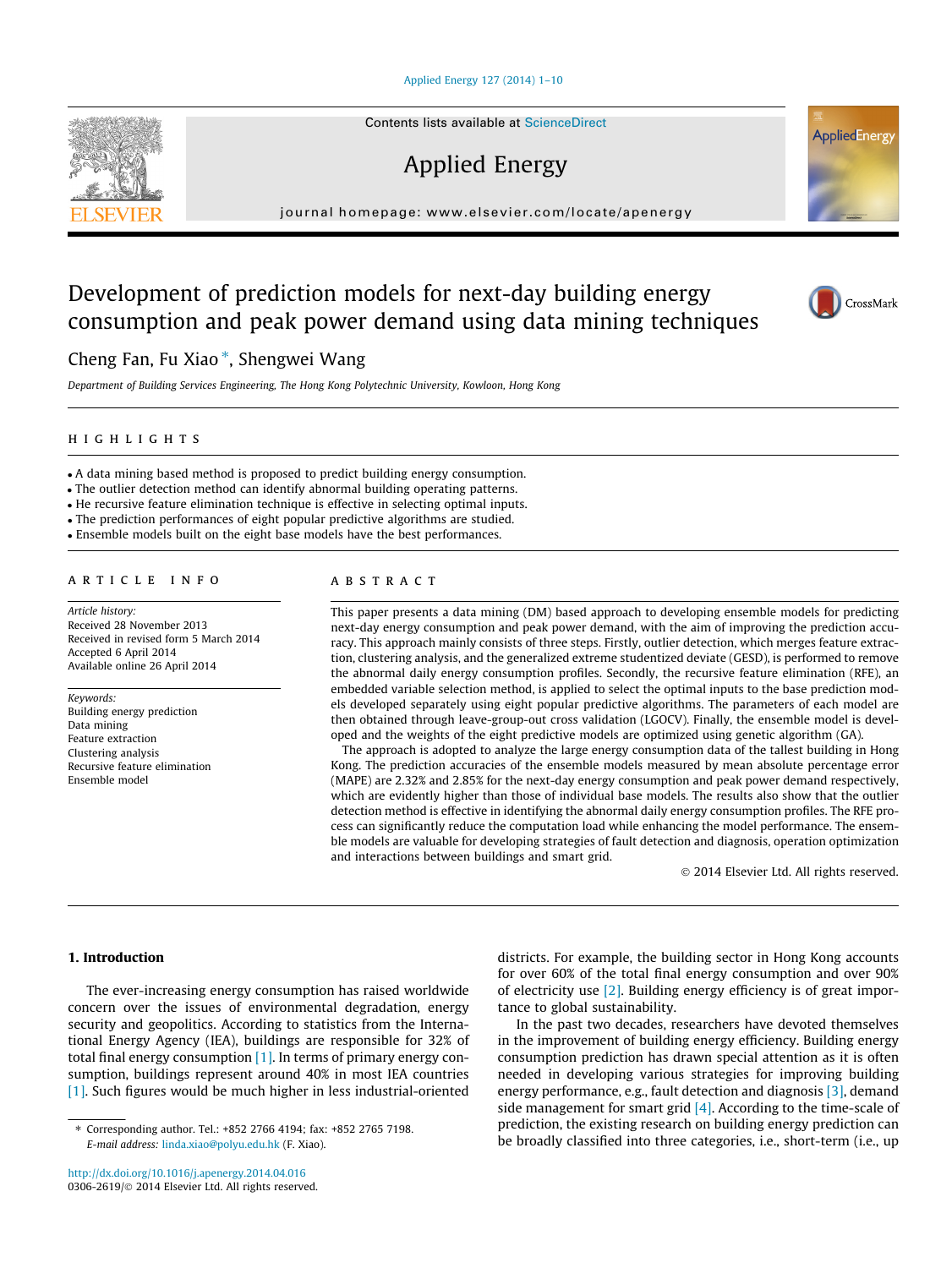to one week ahead), medium-term (i.e., from one week to one year ahead) and long-term (i.e., longer than one year ahead) predictions [\[5\]](#page--1-0). Currently, the short-term prediction is the main focus due to its close linkage to the day-to-day operations [\[6\].](#page--1-0) The short-term prediction mainly focuses on the predictions of the daily peak demand, daily energy consumption and daily load profiles [\[7\].](#page--1-0) Popular methods for developing prediction models include the engineering methods  $[8,9]$ , statistical methods  $[10,11]$ , gray-box modeling methods [\[12,13\],](#page--1-0) machine learning and artificial intelligence methods [\[14–18\].](#page--1-0)

Nowadays, buildings are becoming not only energy-intensive, but also information-intensive. The rich data provides convenience in modeling complex and nonlinear processes in building operations. Meanwhile, it can be tedious and time-consuming to process large-scale data. In terms of short-term building energy predictions, the existing research needs improvement in three aspects. Firstly, before the development of prediction models, efficient and effective methods should be developed to enhance the quality of massive building energy consumption data. Secondly, existing research mainly utilized domain knowledge or conventional filter methods to select input variables. Consequently, some useful knowledge may be overlooked and the resulting models may not work well under different conditions. To overcome such shortcomings, a data-driven input selection process is proposed in this study. Thirdly, individual predictive algorithms have their own pros and cons. A more advanced data mining technique, ensemble learning, can develop composite models to improve the accuracy and stability of predictions.

This paper develops an effective approach to constructing the prediction models of the next-day energy consumption and peak power demand, taking into account the three deficiencies of existing research mentioned above. Abnormal building energy consumption profiles are firstly identified and removed using feature extraction, clustering analysis, and the generalized extreme studentized deviate (GESD). Base models are then developed using eight popular predictive algorithms. A data-driven input selection algorithm, the recursive feature elimination (RFE), is applied to find inputs to the eight base models separately. The ensemble models are constructed by combining eight base models. Genetic algorithm (GA) is used to optimize the weights of eight base models in the final ensembles. The proposed approach is applied to analyze the large energy consumption data of the tallest building in Hong Kong. The performances of individual base models and the ensemble models, as well as their computation times are compared.

#### 2. Description of data mining techniques

#### 2.1. Research outline

Fig. 1 shows the schematic outline of the research. One year building energy consumption data, collected at 15-min intervals, are adopted for analysis. The data preparation contains three main tasks, i.e., data transformation, feature extraction, and creation of candidate input pool. The identification of abnormal building energy consumption profiles is achieved by using clustering analysis and outlier detection. The entropy-weighted k-means (EWKM) algorithm is used as the clustering algorithm and the GESD algorithm is adopted for outlier detection. The RFE is performed to select the optimal input variables for different predictive algorithms. Model parameters are optimized through leave-group-out cross validation (LGOCV). Then, GA is used to optimize the weights of eight base models in ensemble models, which output the final prediction results of the next-day daily peak power demand and daily energy consumption.



Fig. 1. Schematic outline of the research.

#### 2.2. Clustering analysis

Clustering analysis aims to group observations with similar characteristics within the same cluster. The similarities between any pairs of observations are normally evaluated using distancebased metrics, such as the Manhattan and Euclidean metrics. The desired clustering result aims to maximize observation similarities within the same cluster and minimize the similarities between different clusters. Clustering analysis has been successfully used to preprocess large data sets, identify outliers and discover underlying patterns  $[20]$ . In this study, the entropy weighted k-means (EWKM) method is adopted to identify typical building energy consumption profiles. Three parameters should be specified to perform the EWKM algorithm, i.e., the cluster number  $(k)$ , the weight distribution parameter ( $\lambda$ ), and the convergence threshold ( $\delta$ ). The optimal parameter values can be determined using either internal validation methods (e.g., Davies–Bouldin index, Silhouette index and Dunn index) or external validation methods (e.g., Purity, Fmeasure and Normalized mutual information) [\[20\]](#page--1-0). The details of EWKM algorithm can be found in [\[19\].](#page--1-0)

#### 2.3. Generalized extreme studentized deviate (GESD)

Outliers are observations which appear to be inconsistent with the remainder of a specific data set  $[21]$ . Outliers may arise due to various reasons, such as human error, instrument error and change of system behavior. Among the existing algorithms, the GESD algorithm [\[22\]](#page--1-0) was highly recommended because of its flexibility under various conditions [\[23\]](#page--1-0). It has been implemented in detecting abnormality in building energy consumption data and proved to be computationally efficient in handling large building energy data [\[3,24\].](#page--1-0)